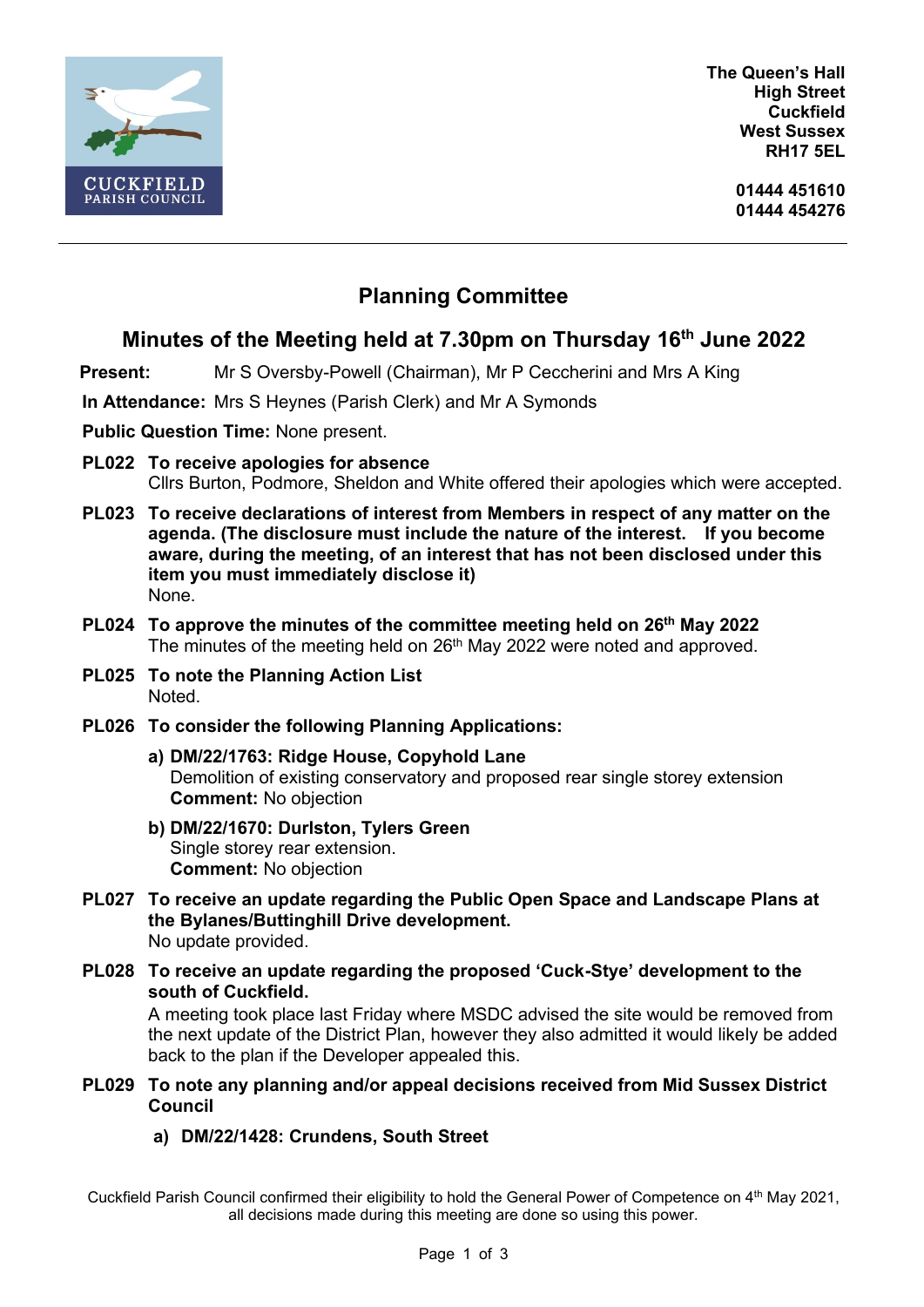Pollard one overhanging branch of a broad leaf tree sited in the rear garden of **Crundens CPC:** No objection **MSDC:** Permission granted

## **b) DM/22/1267: 3 Braynesmead Cottages, Whitemans Green**

Single storey side extension to outbuilding

**CPC:** Object. The Committee noted the development 'creep' of the property, no longer being an outbuilding subordinate to the main building. Cllr Oversby-Powell had prepared a sequence of images highlighting the development of the outbuilding from a shed in 2015 to its current structure which incorporated a home office, garage, coffee making area and WC, with the appearance of being a separate dwelling. Committee additionally referred to the change to the roofline from the previous plan that had not been explicitly mentioned in the application. Committee objected to the application, noting that it contravened CNP1A, CNP10A and CNP10B of the Cuckfield Neighbourhood Plan.

**MSDC:** Permission granted

In conclusion, the proposal is considered to be appropriate in terms of design, size and scale to the outbuilding at No 3 Braynesmead and the immediate setting. It would conserve the character of the Conservation Area, preserve the setting of the Listed Building at No 3 and would not cause harm to the amenities of the neighbouring property. Therefore the proposal complies with Mid Sussex District Plan Policies DP26, DP34 and DP35 and Policies CNP 1 and CNP 10 of the Cuckfield Neighbourhood Plan and with the relevant provisions of the NPPF and adopted design guidance. The application therefore accords with the Development Plan and is considered acceptable. The application is therefore recommended for approval.

#### **c) DM/22/1241: 8 Brainsmead**

Single storey rear extension to replace existing conservatory **CPC:** No objection **MSDC:** Permission granted

### **d) DM/22/0861: 11 The Highlands**

T2 – Ash – Crown reduction of about 1.5-2m to previous points[. Crown thinning to](https://pa.midsussex.gov.uk/online-applications/applicationDetails.do?keyVal=R8SIS0KT0G200&activeTab=summary)  [remove upright growth. Works required to maintain tree to a reasonable size and](https://pa.midsussex.gov.uk/online-applications/applicationDetails.do?keyVal=R8SIS0KT0G200&activeTab=summary)  [shape, particularly due to its close proximity to property. T3 -](https://pa.midsussex.gov.uk/online-applications/applicationDetails.do?keyVal=R8SIS0KT0G200&activeTab=summary) Oak - Crown [reduction of about 1.5m back to previous points. Works required to maintain tree](https://pa.midsussex.gov.uk/online-applications/applicationDetails.do?keyVal=R8SIS0KT0G200&activeTab=summary)  [to a reasonable size and shape, particularly due to its close proximity to a](https://pa.midsussex.gov.uk/online-applications/applicationDetails.do?keyVal=R8SIS0KT0G200&activeTab=summary)  [neighbouring property. Also, to balance the growth to align with works.](https://pa.midsussex.gov.uk/online-applications/applicationDetails.do?keyVal=R8SIS0KT0G200&activeTab=summary)  [Previously permitted on the south side of the tree. T4 -](https://pa.midsussex.gov.uk/online-applications/applicationDetails.do?keyVal=R8SIS0KT0G200&activeTab=summary) Ash - Remove. Works [required as outlined in the attached report dated 10/3/2022.](https://pa.midsussex.gov.uk/online-applications/applicationDetails.do?keyVal=R8SIS0KT0G200&activeTab=summary) **CPC:** No objection **MSDC:** Permission granted

#### **e) DM/21/4371: 4 Ivy Cottages, Tollgate Lane**

[Installation of temporary service bracket to raise overhead electrical service to](https://pa.midsussex.gov.uk/online-applications/applicationDetails.do?keyVal=R4KP9CKT0DA00&activeTab=summary)  [maintain safety clearances at the rear of Ivy Cottages prior to being able to](https://pa.midsussex.gov.uk/online-applications/applicationDetails.do?keyVal=R4KP9CKT0DA00&activeTab=summary)  [install a new low voltage cable through the garden and removal of overhead line](https://pa.midsussex.gov.uk/online-applications/applicationDetails.do?keyVal=R4KP9CKT0DA00&activeTab=summary)  [supplying No 3 and No 4.](https://pa.midsussex.gov.uk/online-applications/applicationDetails.do?keyVal=R4KP9CKT0DA00&activeTab=summary) **CPC:** No objection

**MSDC:** Permission granted

#### **f) DM/21/3755: 8 Brainsmead**